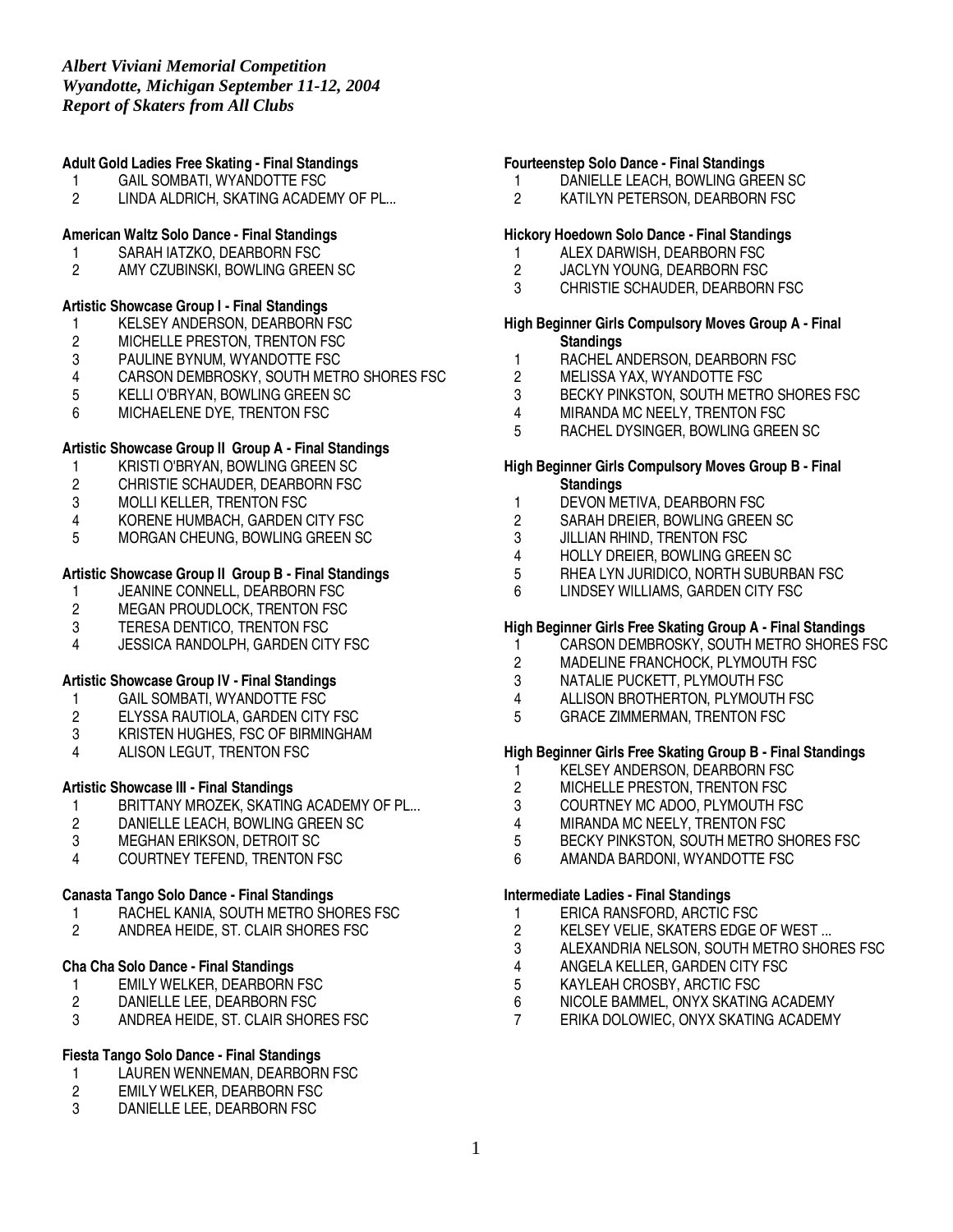# **Intermediate Ladies - Standings for the Free Skating**

- 1 ERICA RANSFORD, ARCTIC FSC
- 2 KELSEY VELIE, SKATERS EDGE OF WEST ...<br>3 ALEXANDRIA NELSON. SOUTH METRO SHOP
- ALEXANDRIA NELSON, SOUTH METRO SHORES FSC
- 4 ANGELA KELLER, GARDEN CITY FSC
- 5 KAYLEAH CROSBY, ARCTIC FSC
- 6 NICOLE BAMMEL, ONYX SKATING ACADEMY
- 7 ERIKA DOLOWIEC, ONYX SKATING ACADEMY

### **Intermediate Ladies - Standings for the Short Program**

- 1 ERICA RANSFORD, ARCTIC FSC<br>2 ANGELA KELLER, GARDEN CITY
- 2 ANGELA KELLER, GARDEN CITY FSC<br>3 ALEXANDRIA NELSON, SOUTH METRO
- 3 ALEXANDRIA NELSON, SOUTH METRO SHORES FSC<br>4 KELSEY VELIE. SKATERS EDGE OF WEST...
- 4 KELSEY VELIE, SKATERS EDGE OF WEST ...<br>5 KAYLEAH CROSBY. ARCTIC FSC
- 5 KAYLEAH CROSBY, ARCTIC FSC
- 6 NICOLE BAMMEL, ONYX SKATING ACADEMY
- 7 ERIKA DOLOWIEC, ONYX SKATING ACADEMY

### **Intermediate Men Free Skating - Final Standings**

1 DANIEL PALMERI, PORT HURON FSC

# **Intermediate/Novice Ladies Spins - Final Standings**

- 1 ELYSSA RAUTIOLA, GARDEN CITY FSC<br>2 ALEX DARWISH, DEARBORN FSC
- ALEX DARWISH, DEARBORN FSC
- 3 JORDAN KIELTY, PLYMOUTH FSC

### **Junior Ladies - Final Standings**

- 1 AMY MANNING, TWIN BAYS SC<br>2 ANDREA PINTER. DETROIT SC
- 2 ANDREA PINTER, DETROIT SC

#### **Junior Ladies - Standings for the Free Skating**

- 1 AMY MANNING, TWIN BAYS SC<br>2 ANDREA PINTER. DETROIT SC
- 2 ANDREA PINTER, DETROIT SC

# **Junior Ladies - Standings for the Short Program**

- 1 ANDREA PINTER, DETROIT SC<br>2 AMY MANNING. TWIN BAYS SC
- 2 AMY MANNING, TWIN BAYS SC

# **Juvenile Boys Free Skating - Final Standings**

- 1 MATTHEW KO, ARCTIC FSC
- 2 DYLAN DEWITT, LANSING SC
- 3 SCOTTY CAMBERS, ARCTIC FSC

### **Juvenile Girls Free Skating - Final Standings**

- 1 MIKENZIE FROST, DETROIT SC
- 2 SARAH CIFALDI, GARDEN CITY FSC<br>3 SAMANTHA SCORZO. SKATING ACA
- SAMANTHA SCORZO, SKATING ACADEMY OF PL...
- 4 ALLISON JAMISON, SKATERS EDGE OF WEST ...
- 
- 5 ELYSSA RAUTIOLA, GARDEN CITY FSC<br>6 EMILY LAUGHLIN. BOWLING GREEN SC 6 EMILY LAUGHLIN, BOWLING GREEN SC
- 7 ARIELLE GERARD, ARCTIC FSC
- 8 BRITTANY-NICOLE GRZYWA, SOUTH METRO SHORES FSC
- 9 KATELYN WALTER, GARDEN CITY FSC
- 10 JORDAN KIELTY, PLYMOUTH FSC

#### **Juvenile Girls Short Program - Final Standings**

- 1 MIKENZIE FROST, DETROIT SC<br>2 KATELYN WALTER. GARDEN CI
- 2 KATELYN WALTER, GARDEN CITY FSC<br>3 ARIELLE GERARD. ARCTIC FSC
- 3 ARIELLE GERARD, ARCTIC FSC
- 4 SAMANTHA SCORZO, SKATING ACADEMY OF PL...
- 5 ELYSSA RAUTIOLA, GARDEN CITY FSC
- 6 SARAH CIFALDI, GARDEN CITY FSC
- 7 ALLISON JAMISON, SKATERS EDGE OF WEST ...
- 8 JORDAN KIELTY, PLYMOUTH FSC<br>9 EMILY LAUGHLIN, BOWLING GREE
- EMILY LAUGHLIN, BOWLING GREEN SC

### **Juvenile Pairs - Final Standings**

- 1 JESSICA SCHILKEY, PORT HURON FSC<br>1 DANIEL PALMERI, PORT HURON FSC
- DANIEL PALMERI, PORT HURON FSC

#### **Low Beginner Girls Compulsory Moves - Final Standings**

- 1 PAULINE BYNUM, WYANDOTTE FSC
- 2 KELLI O'BRYAN, BOWLING GREEN SC
- 3 MELISSA DYSINGER, BOWLING GREEN SC
- 4 KELLY BUTLER, SKATING ACADEMY OF PL...<br>5 CHLOÉ GRIGNON. WYANDOTTE FSC
- CHLOÉ GRIGNON, WYANDOTTE FSC

### **Low Beginner Girls Free Skating Group A - Final Standings**

- 1 RACHEL ANDERSON, DEARBORN FSC<br>2 MELISSA YAX. WYANDOTTE FSC
- MELISSA YAX, WYANDOTTE FSC
- 3 KELLI O'BRYAN, BOWLING GREEN SC
- 4 KELLY BUTLER, SKATING ACADEMY OF PL...
- 5 CHLOÉ GRIGNON, WYANDOTTE FSC
- 6 KAYLA WATSON, WYANDOTTE FSC

# **Low Beginner Girls Free Skating Group B - Final Standings**

- 1 PAULINE BYNUM, WYANDOTTE FSC<br>2 SARAH DREIER, BOWLING GREEN S
- 2 SARAH DREIER, BOWLING GREEN SC<br>3 RACHEL DYSINGER. BOWLING GREEN
- RACHEL DYSINGER, BOWLING GREEN SC
- 4 MIKAYLA ESHLEMAN, PLYMOUTH FSC
- 5 HOLLY DREIER, BOWLING GREEN SC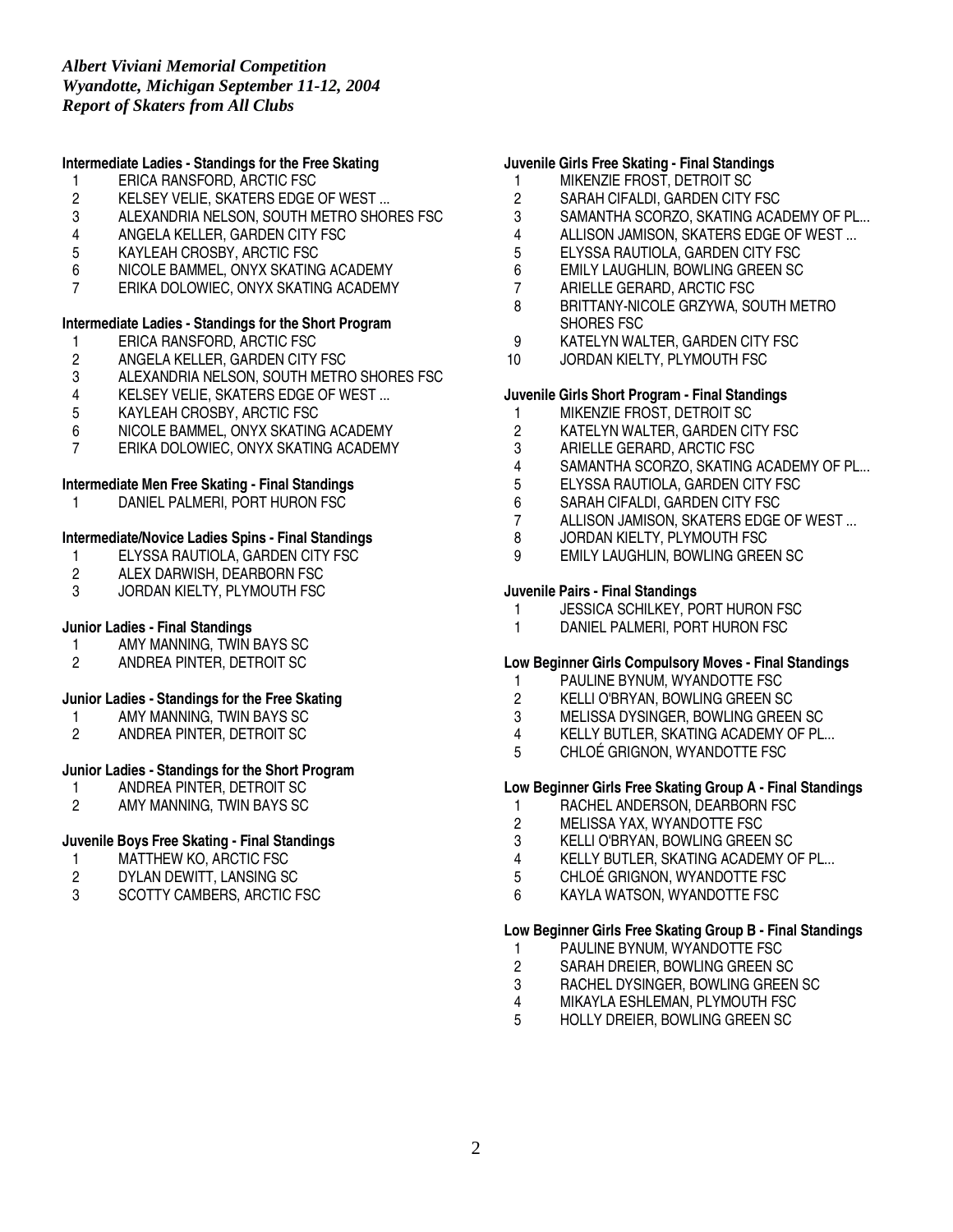# **Low Beginner Girls Free Skating Group C - Final Standings**

- 1 MICHAELENE DYE, TRENTON FSC
- 2 SARA BARTLES, DEARBORN FSC<br>3 JILLIAN RHIND. TRENTON FSC
- **JILLIAN RHIND, TRENTON FSC**
- 4 CHRISTEN BARDONI, WYANDOTTE FSC
- 5 LINDSEY WILLIAMS, GARDEN CITY FSC
- 6 RHEA LYN JURIDICO, NORTH SUBURBAN FSC
- 7 SARAH KACZMARCZYK, WYANDOTTE FSC

### **Novice Ladies - Final Standings**

- 1 SAMANTHA ERDT, DEARBORN FSC<br>2 EDEN DESIRA, ARCTIC FSC
- 2 EDEN DESIRA, ARCTIC FSC<br>3 LAUREN KELLY, TWIN BAYS
- 3 LAUREN KELLY, TWIN BAYS SC<br>4 CHANEL HICKS. DETROIT SC
- CHANEL HICKS, DETROIT SC
- 5 DANIE IGRISAN, DETROIT SC

# **Novice Ladies - Standings for the Free Skating**

- 
- 1 SAMANTHA ERDT, DEARBORN FSC<br>2 EDEN DESIRA, ARCTIC FSC 2 EDEN DESIRA, ARCTIC FSC
- 3 LAUREN KELLY, TWIN BAYS SC
- 4 CHANEL HICKS, DETROIT SC
- 5 DANIE IGRISAN, DETROIT SC

# **Novice Ladies - Standings for the Short Program**

- 1 EDEN DESIRA, ARCTIC FSC<br>2 SAMANTHA ERDT, DEARBOR
- 2 SAMANTHA ERDT, DEARBORN FSC<br>3 LAUREN KELLY. TWIN BAYS SC
- 3 LAUREN KELLY, TWIN BAYS SC<br>4 CHANEL HICKS. DETROIT SC
- CHANEL HICKS, DETROIT SC
- 5 DANIE IGRISAN, DETROIT SC

# **Open Juvenile Girls Free Skating - Final Standings**

- 1 LAUREN DESKO, BOWLING GREEN SC<br>2 CHELSEA PASHNICK, SKATING ACADEN
- 2 CHELSEA PASHNICK, SKATING ACADEMY OF PL...<br>3 STEPHANIE VASI. ST. CLAIR SHORES FSC
- 3 STEPHANIE VASI, ST. CLAIR SHORES FSC<br>4 RACHEL BIRECKI. WYANDOTTE FSC
- RACHEL BIRECKI, WYANDOTTE FSC

# **Open Juvenile Girls Short Program - Final Standings**

- 1 CHELSEA PASHNICK, SKATING ACADEMY OF PL...<br>2 RACHEL BIRECKI. WYANDOTTE FSC
- RACHEL BIRECKI, WYANDOTTE FSC
- 3 ALISON LEGUT, TRENTON FSC
- 4 KRISTA GOUDIE, PLYMOUTH FSC

# **Pre Juvenile Compulsory Moves - Final Standings**

- 1 BRITTANY MROZEK, SKATING ACADEMY OF PL...<br>2 AMY CZUBINSKI, BOWLING GREEN SC
- 
- 2 AMY CZUBINSKI, BOWLING GREEN SC<br>3 ANDREA PARTENIO, SKATERS EDGE OI 3 ANDREA PARTENIO, SKATERS EDGE OF WEST ...<br>4 GABBIELLE CZARNY WYANDOTTE ESC
- GABRIELLE CZARNY, WYANDOTTE FSC

### **Pre Juvenile Girls Free Skating Group A - Final Standings**

- 1 ANDREA PARTENIO, SKATERS EDGE OF WEST ...
- 2 NATALIE SALAZAR, ARCTIC FSC<br>3 GABRIELLE CZARNY. WYANDOT
- GABRIELLE CZARNY, WYANDOTTE FSC
- 4 EVA DE BELISO, SKATING ACADEMY OF PL...
- 5 LEA SOULLIER, DETROIT SC<br>6 BRENAE SMITH. DETROIT SC
- 6 BRENAE SMITH, DETROIT SC
- 7 ELIZABETH ROACH, TWIN BAYS SC

### **Pre Juvenile Girls Free Skating Group B - Final Standings**

- 1-TIE BRITTANY MROZEK, SKATING ACADEMY OF PL...
- 1-TIE KRISTA GOUDIE, PLYMOUTH FSC
- 3 COURTNEY TEFEND, TRENTON FSC<br>4 CAITLIN MC PARTLIN. TRENTON FSC
- CAITLIN MC PARTLIN, TRENTON FSC
- 5 HALLIE KOHLER, TWIN BAYS SC

### **Pre Juvenile/Juvenile Girls Spins - Final Standings**

- 1 SAMANTHA SCORZO, SKATING ACADEMY OF PL...<br>2 AMY CZUBINSKI. BOWLING GREEN SC
- AMY CZUBINSKI, BOWLING GREEN SC
- 3 BRITTANY-NICOLE GRZYWA, SOUTH METRO SHORES FSC
- 
- 4 COURTNEY TEFEND, TRENTON FSC<br>5 LAUREN DESKO, BOWLING GREEN S LAUREN DESKO, BOWLING GREEN SC

### **Pre Preliminary Girls Compulsory Moves Group A - Final Standings**

- 1 KATIE BUTLER, SKATING ACADEMY OF PL...<br>2 KELSEY ANDERSON. DEARBORN FSC
- KELSEY ANDERSON, DEARBORN FSC
- 3 GABRIELLA ERDT, DEARBORN FSC
- 4 COURTNEY VAN HORN, BOWLING GREEN SC
- 5 ERIN MAKI, ONYX SKATING ACADEMY
- 6 MAGGIE GIBSON, SOUTH METRO SHORES FSC

### **Pre Preliminary Girls Compulsory Moves Group B - Final Standings**

- 1 JESSICA RANDOLPH, GARDEN CITY FSC<br>2 MARY BLAIR, ARCTIC FSC
- MARY BLAIR, ARCTIC FSC
- 3 JEANINE CONNELL, DEARBORN FSC
- 4 MICHELLE PRESTON, TRENTON FSC
- 5 KORENE HUMBACH, GARDEN CITY FSC
- 6 TAYLER PETERSON, BOWLING GREEN SC
- 7 JACQUELINE GRESS, SKATING ACADEMY OF PL...
- 8 SARAH ROOD, WYANDOTTE FSC

## **Pre Preliminary Girls Spins - Final Standings**

- 1 MAGGIE GIBSON, SOUTH METRO SHORES FSC<br>2 KELSEY ANDERSON, DEARBORN FSC
- 
- 2 KELSEY ANDERSON, DEARBORN FSC<br>3 KORENE HUMBACH, GARDEN CITY FS 3 KORENE HUMBACH, GARDEN CITY FSC<br>4 DEVON METIVA. DEARBORN FSC
- 4 DEVON METIVA, DEARBORN FSC<br>5 GRACE ZIMMERMAN. TRENTON F
- 5 GRACE ZIMMERMAN, TRENTON FSC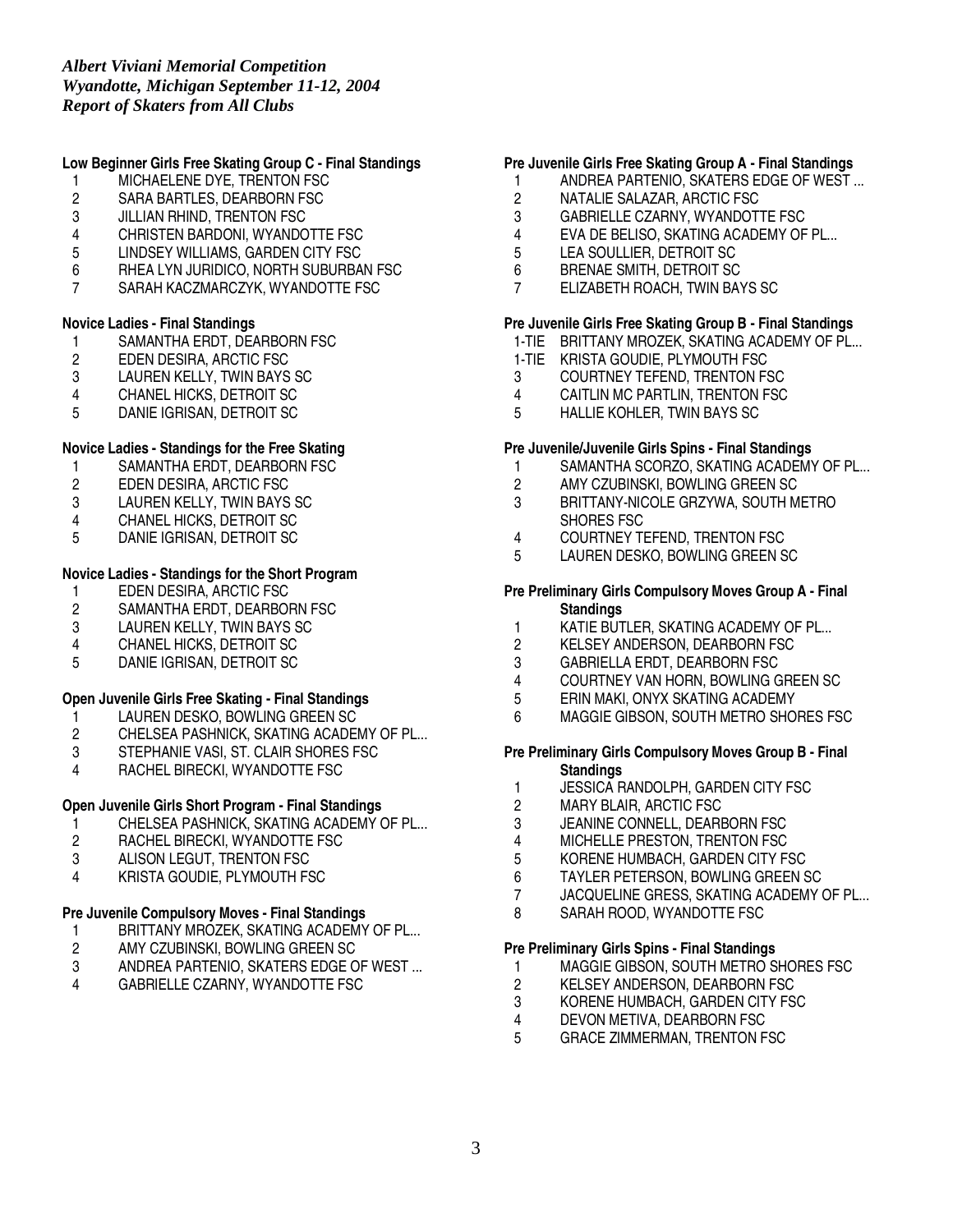## **Pre Preliminary Limited Girls Free Skating Group A - Final Standings**

- 1 COURTNEY VAN HORN, BOWLING GREEN SC<br>2 ERIN LYDDON. PLYMOUTH FSC
- ERIN LYDDON, PLYMOUTH FSC
- 3 GABRIELLA ERDT, DEARBORN FSC
- 4 MAGGIE GIBSON, SOUTH METRO SHORES FSC<br>5 RACQUEL ROSE. WESTLAND FSC
- 5 RACQUEL ROSE, WESTLAND FSC

### **Pre Preliminary Limited Girls Free Skating Group B - Final Standings**

- 1 KATIE BUTLER, SKATING ACADEMY OF PL...<br>2 ALYSSA SHOMSKY, PLYMOUTH FSC
- 2 ALYSSA SHOMSKY, PLYMOUTH FSC<br>3 TESS KOHLER, TWIN BAYS SC
- 3 TESS KOHLER, TWIN BAYS SC<br>4 DANIELLE CARRIER, PLYMOUT
- 4 DANIELLE CARRIER, PLYMOUTH FSC<br>5 MORGAN CHEUNG. BOWLING GREEN
- 5 MORGAN CHEUNG, BOWLING GREEN SC
- 6 ERIN MAKI, ONYX SKATING ACADEMY

### **Pre Preliminary Limited Girls Free Skating Group C - Final Standings**

- 
- 1 MARY BLAIR, ARCTIC FSC<br>2 TAYLER PETERSON, BOWI 2 TAYLER PETERSON, BOWLING GREEN SC
- 
- 3 JESSICA RANDOLPH, GARDEN CITY FSC<br>4 JACQUELINE GRESS, SKATING ACADEMY 4 JACQUELINE GRESS, SKATING ACADEMY OF PL...<br>5 ASHLEY RABY. GARDEN CITY FSC
- 5 ASHLEY RABY, GARDEN CITY FSC
- 6 SARAH ROOD, WYANDOTTE FSC

# **Preliminary Girls Compulsory Moves Group A - Final Standings**

- MEGHAN ERIKSON, DETROIT SC
- 2-TIE SARA ROY, ARCTIC FSC
- 2-TIE MELANIE LAUGHLIN, BOWLING GREEN SC
- 4 NICOLE ERD, DETROIT SC
- 5 ANNIE ROSENTRETER, TRENTON FSC

# **Preliminary Girls Compulsory Moves Group B - Final Standings**

- 1 CIARA VIOLA, SOUTH METRO SHORES FSC<br>2 KRISTI O'BRYAN, BOWLING GREEN SC
- 2 KRISTI O'BRYAN, BOWLING GREEN SC<br>3 BROOKE UPHOLZER. SOUTH METRO S
- 3 BROOKE UPHOLZER, SOUTH METRO SHORES FSC
- **MEGAN LINSKI, ARCTIC FSC**
- 5 SARA CHRZANOWSKI, ONYX SKATING ACADEMY

# **Preliminary Girls Free Skating - Final Standings**

# 1 JACLYN YOUNG, DEARBORN FSC

- 2 RACHEL FRANCHOCK, PLYMOUTH FSC<br>3 NICOLE ERD, DETROIT SC
- 3 NICOLE ERD, DETROIT SC<br>4 MIKAELA FALSETTI, ARCTI
- 4 MIKAELA FALSETTI, ARCTIC FSC<br>5 SARA ROY, ARCTIC FSC
- 
- 5 SARA ROY, ARCTIC FSC<br>6 MEGHAN ERIKSON, DETI **MEGHAN ERIKSON, DETROIT SC**
- 7 CIARA VIOLA, SOUTH METRO SHORES FSC

# **Preliminary Girls Spins Group A - Final Standings**

- 1 KRISTI O'BRYAN, BOWLING GREEN SC
- 2 MEGHAN ERIKSON, DETROIT SC<br>3 CAITLIN CERVENAK. DETROIT SC
- CAITLIN CERVENAK, DETROIT SC
- 4 ERIN MAKI, ONYX SKATING ACADEMY
- 5 MEGAN LINSKI, ARCTIC FSC<br>6 COURTNEY VAN HORN, BOW
- 6 COURTNEY VAN HORN, BOWLING GREEN SC

# **Preliminary Girls Spins Group B - Final Standings**

- 1 CIARA VIOLA, SOUTH METRO SHORES FSC<br>2 CHRISTIE SCHAUDER, DEARBORN FSC
- 2 CHRISTIE SCHAUDER, DEARBORN FSC<br>3 TAYLER PETERSON, BOWLING GREEN (
- TAYLER PETERSON, BOWLING GREEN SC
- 
- 4 KATILYN PETERSON, DEARBORN FSC<br>5 JEANINE CONNELL. DEARBORN FSC JEANINE CONNELL, DEARBORN FSC
- 6 JESSA DMYTRYSZYN, SOUTH METRO SHORES FSC

# **Preliminary Limited Girls Free Skating Group A - Final Standings**

- 1 JULIA BEYDOUN, PLYMOUTH FSC
- 2 MIRANDA MICALLEF, DETROIT SC
- 3 MELANIE LAUGHLIN, BOWLING GREEN SC
- 4 CAITLIN CERVENAK, DETROIT SC<br>5 REBECCA FRACASSA. ST. CLAIR 9
- 5 REBECCA FRACASSA, ST. CLAIR SHORES FSC<br>6 MEGAN LINSKI. ARCTIC FSC
- 6 MEGAN LINSKI, ARCTIC FSC<br>7 ANNIE ROSENTRETER, TREN
- ANNIE ROSENTRETER, TRENTON FSC
- 8 BROOKE UPHOLZER, SOUTH METRO SHORES FSC

# **Preliminary Limited Girls Free Skating Group B - Final Standings**

- 1 SARA CHRZANOWSKI, ONYX SKATING ACADEMY
- 2 TERESA DENTICO, TRENTON FSC
- 3 MOLLI KELLER, TRENTON FSC
- 4 KATILYN PETERSON, DEARBORN FSC<br>5 KRISTI O'BRYAN. BOWLING GREEN SC
- 5 KRISTI O'BRYAN, BOWLING GREEN SC
- 6 JESSA DMYTRYSZYN, SOUTH METRO SHORES FSC
- 7 FRANCESCA FRACASSA, ST. CLAIR SHORES FSC

# **Rocker Foxtrot Solo Dance - Final Standings**

- 1 SARAH IATZKO, DEARBORN FSC<br>2 DANIELLE LEACH. BOWLING GRE
- DANIELLE LEACH, BOWLING GREEN SC
- 3 AMY CZUBINSKI, BOWLING GREEN SC

# **Ten Fox Solo Dance - Final Standings**

- 1 JACLYN YOUNG, DEARBORN FSC<br>2 ALEX DARWISH, DEARBORN FSC
- ALEX DARWISH, DEARBORN FSC
- 3 LAUREN WENNEMAN, DEARBORN FSC<br>4 CHRISTIE SCHAUDER. DEARBORN FSC
- CHRISTIE SCHAUDER, DEARBORN FSC

# **Willow Waltz Solo Dance - Final Standings**

- 1 ALEX DARWISH, DEARBORN FSC<br>2 JACLYN YOUNG. DEARBORN FSC
- JACLYN YOUNG, DEARBORN FSC
- 3 CHRISTIE SCHAUDER, DEARBORN FSC
- 4 LAUREN WENNEMAN, DEARBORN FSC